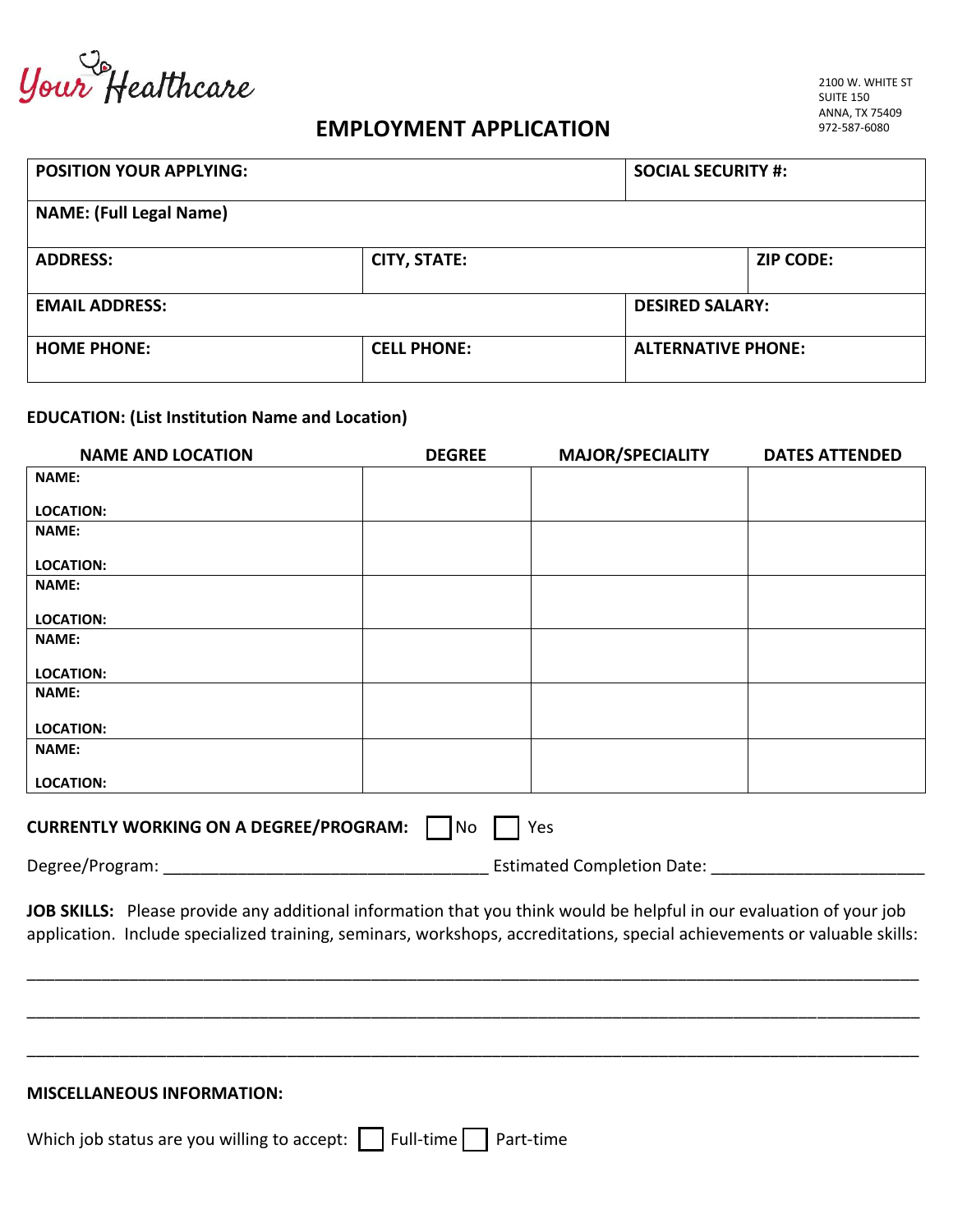WORK EXPERIENCE: Please list the most recent work experience. Describe all traditional, military and voluntary work experience. Describe your knowledge, skills and abilities that demonstrate your qualifications for the position for which you are applying.

| May we contact:     Yes     No                                                            |                                                                                                                      |                   |              |  |
|-------------------------------------------------------------------------------------------|----------------------------------------------------------------------------------------------------------------------|-------------------|--------------|--|
|                                                                                           |                                                                                                                      |                   |              |  |
|                                                                                           |                                                                                                                      |                   |              |  |
|                                                                                           |                                                                                                                      |                   |              |  |
|                                                                                           |                                                                                                                      |                   |              |  |
|                                                                                           |                                                                                                                      |                   |              |  |
|                                                                                           |                                                                                                                      |                   |              |  |
| May we contact:     Yes     No                                                            |                                                                                                                      |                   |              |  |
|                                                                                           |                                                                                                                      |                   |              |  |
|                                                                                           |                                                                                                                      |                   |              |  |
|                                                                                           |                                                                                                                      |                   |              |  |
| Duties:                                                                                   | <u> 2000 - 2000 - 2000 - 2000 - 2000 - 2000 - 2000 - 2000 - 2000 - 2000 - 2000 - 2000 - 2000 - 2000 - 2000 - 200</u> |                   |              |  |
|                                                                                           |                                                                                                                      |                   |              |  |
|                                                                                           |                                                                                                                      |                   |              |  |
| May we contact: $\Box$ Yes                                                                | No                                                                                                                   |                   |              |  |
| LICENSES: (Include Driver's License or Certifications to Practice a Trade or Profession.) |                                                                                                                      |                   |              |  |
| <b>TYPE</b>                                                                               | LICENSE NO.                                                                                                          | <b>GRANTED BY</b> | <b>STATE</b> |  |

| . | ------------ | . <i>.</i> . |  |
|---|--------------|--------------|--|
|   |              |              |  |
|   |              |              |  |
|   |              |              |  |
|   |              |              |  |
|   |              |              |  |
|   |              |              |  |